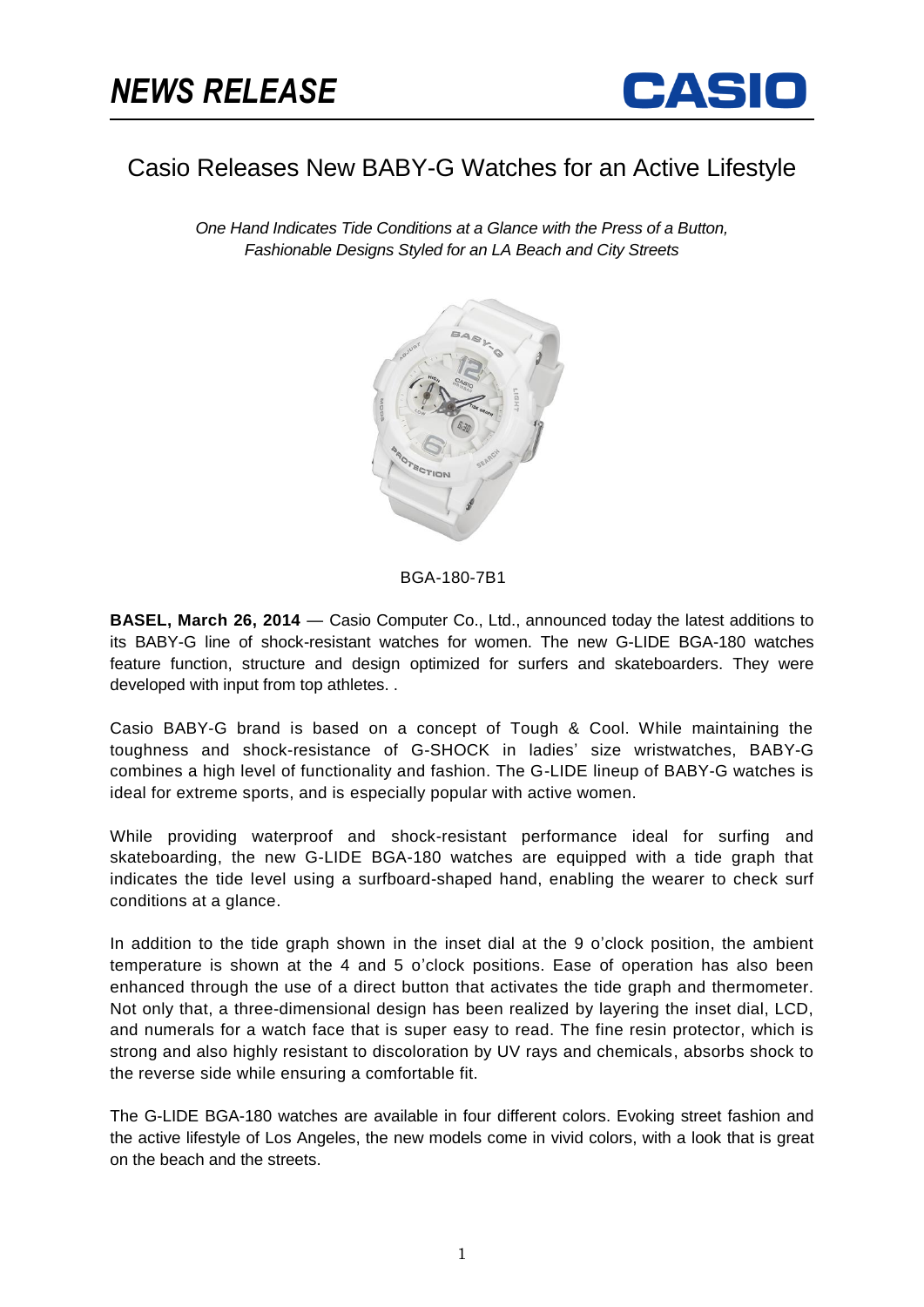| Model             | Color         |
|-------------------|---------------|
| BGA-180-7B1       | White         |
| BGA-180-7B2       | White & Green |
| <b>BGA-180-1B</b> | <b>Black</b>  |
| <b>BGA-180-4B</b> | Black & Red   |



## Specifications

| Construction                             | Shock-resistant                                                                 |
|------------------------------------------|---------------------------------------------------------------------------------|
| Water Resistance                         | 10 bar                                                                          |
| Thermometer                              | Measuring range: -10 to 60°C (14 to 140°F); measuring unit: 0.1°C<br>(0.2°F)    |
| <b>Tide Graph</b>                        | Tide level for specific date and time                                           |
| Moon Data                                | Moon age of the specific date                                                   |
| World Time                               | 48 cities (31 time zones, daylight saving on/off) +UTC                          |
| Stopwatch                                | 1/1-second stopwatch; measuring capacity: 59'59"                                |
| <b>Countdown Timer</b>                   | Measuring unit: 1 second; input range: 1 to 60 minutes (1-minute<br>increments) |
| Alarm                                    | Daily alarm; hourly time signal                                                 |
| <b>Other Functions</b>                   | LED backlight; full auto-calendar; 12/24-hour format                            |
| <b>Accuracy at Normal</b><br>Temperature | $\pm 30$ seconds per month                                                      |
| <b>Battery Life</b>                      | Approx. 2 years on SR726W $\times$ 2                                            |
| Size of Case                             | $49.3 \times 44.0 \times 15.4$ mm                                               |
| <b>Total Weight</b>                      | Approx. 46 g                                                                    |